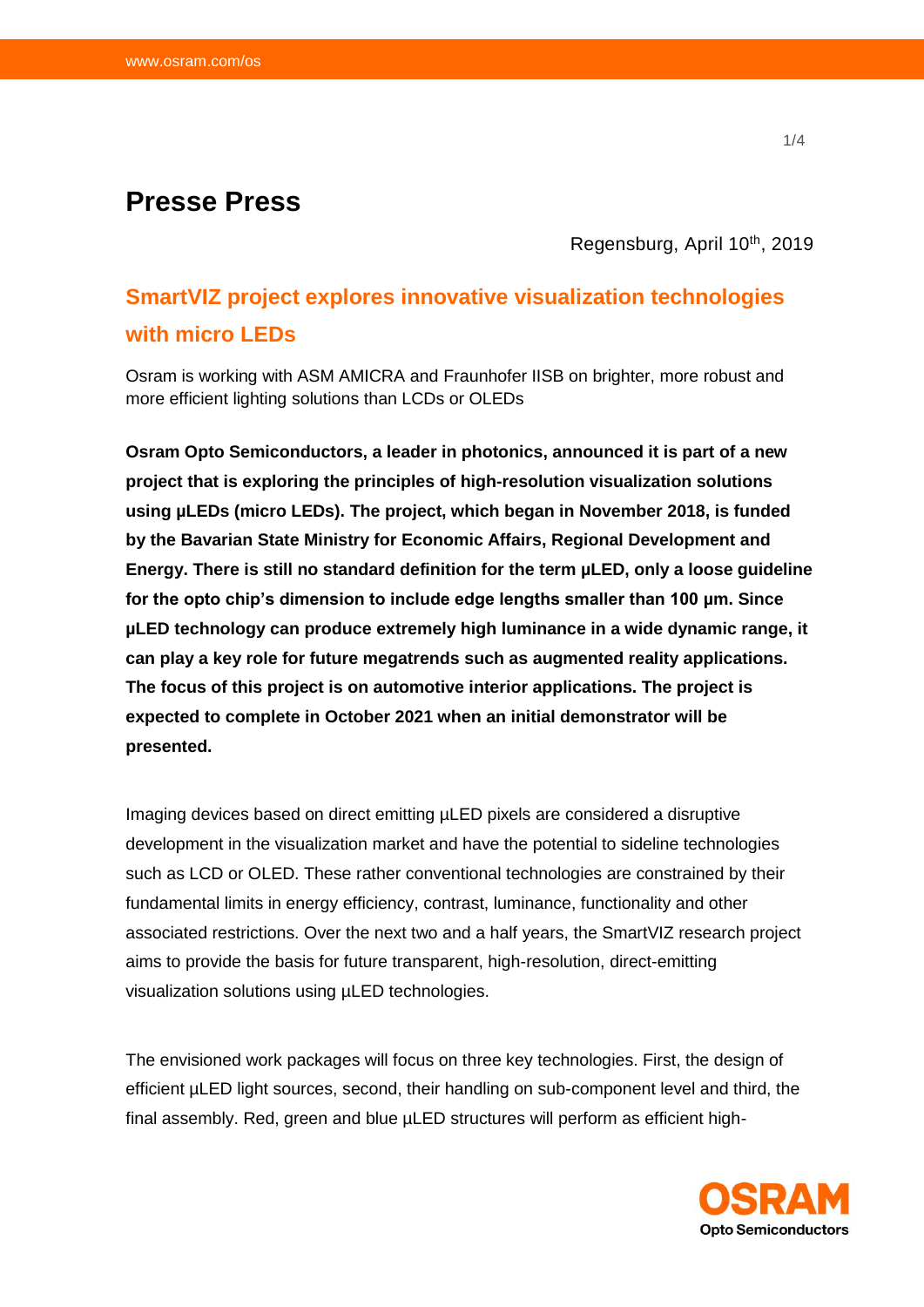luminance image pixels. Implementation of such concepts and applications requires indepth studies of the underlying physical principles that are in-part entirely different than today's macro LED chips.

The project will also conduct research addressing the component integration of µLEDs using a novel approach for transparent and flexible image encoders. Transparent substrates based on indium gallium zinc oxide thin-film transistors (IGZO TFTs) will be the researchers' focus for controlling the individual pixels. This approach allows for quasi-transparent surfaces, which can be filled with content only if the µLEDs are switched to active. Employing such an active matrix backplane for the driver electronics allows image rendering with µLEDs to produce visualization scenarios with ultra-high resolution.

Another work package will target processing concepts to enable rapid transfer of large quantities of µLED chips from a source wafer to the backplane driver electronics via automated parallel assembly. Key requirement here is a positioning accuracy of around 1.5 µm. Researching accurate transfer methods for such small chips (edge length smaller than 40 µm) will require entirely new technological approaches, which will be addressed within the project.

The consortium partners have the necessary expertise to realize the envisioned technological breakthrough. For instance, ASM AMICRA is an expert player in the field of production automation, especially in the high-tech area of photonic applications. The company brings its in-depth knowledge of micro assembly of photonic components to the project. The Fraunhofer Institute for Integrated Systems and Device Technology IISB specializes in power electronics and technologies for producing semiconductor devices. IISB will design and manufacture transparent electronic circuits for their final installation in micro-pixel visualization components.

Hubert Halbritter, SmartVIZ project leader at Osram Opto Semiconductors, described his company's role, "as a project partner with in-depth experience in micro-pixel imaging

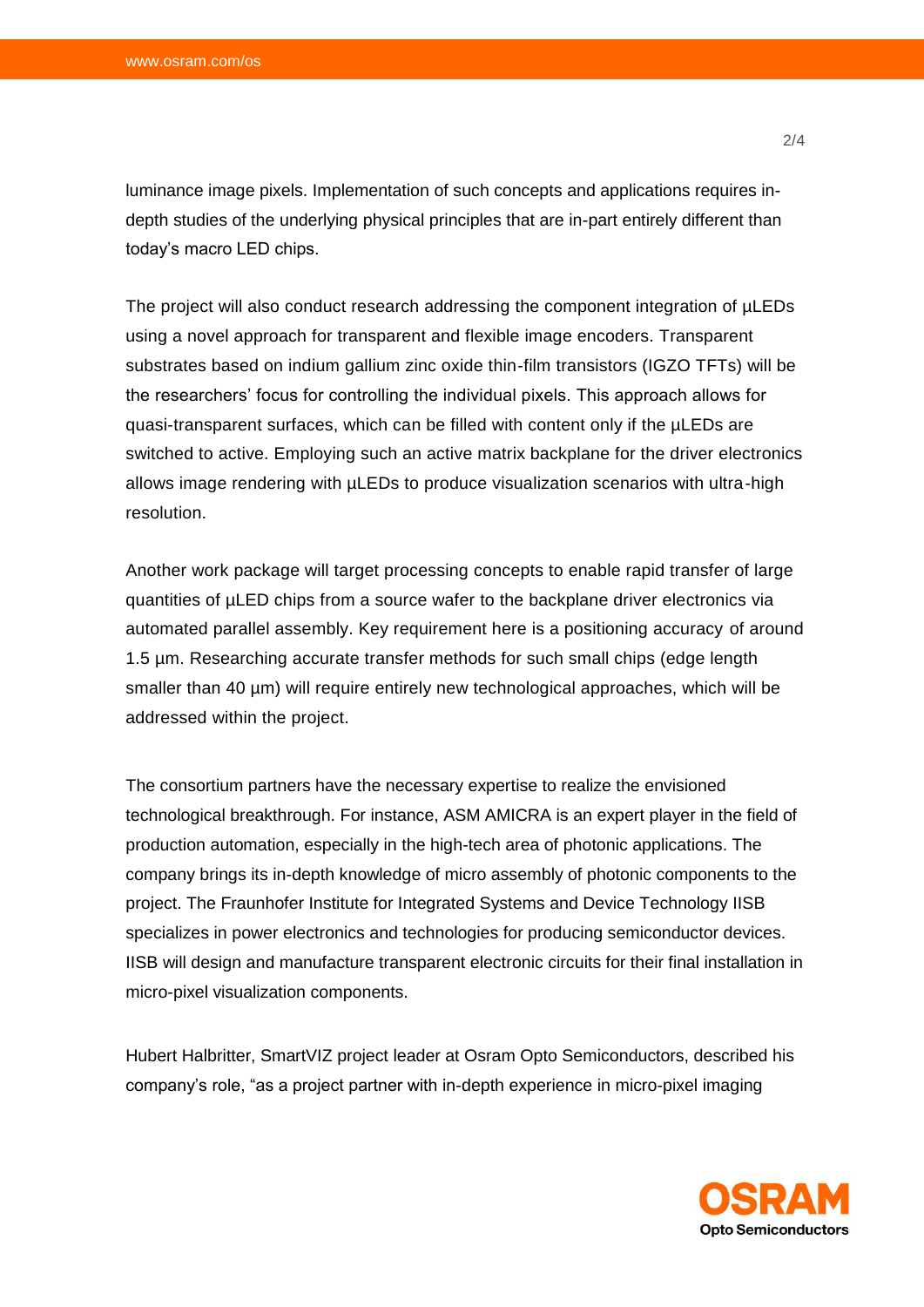components that will research efficient, high-luminance pixels. Along with our partners, we aim to gain technology leadership in one of the key future technology markets."

#### **Press contact:**

Simon Thaler Phone +49 941 850 1693 Email: [simon.thaler@osram-os.com](mailto:simon.thaler@osram-os.com)

### **Technical information:**

Phone +49 941 850 1700 Fax +49 941 850 3305 Email: [support@osram-os.com](mailto:support@osram-os.com) Sales channels: [www.osram-os.com/sales-contacts](http://www.osram-os.com/sales-contacts)